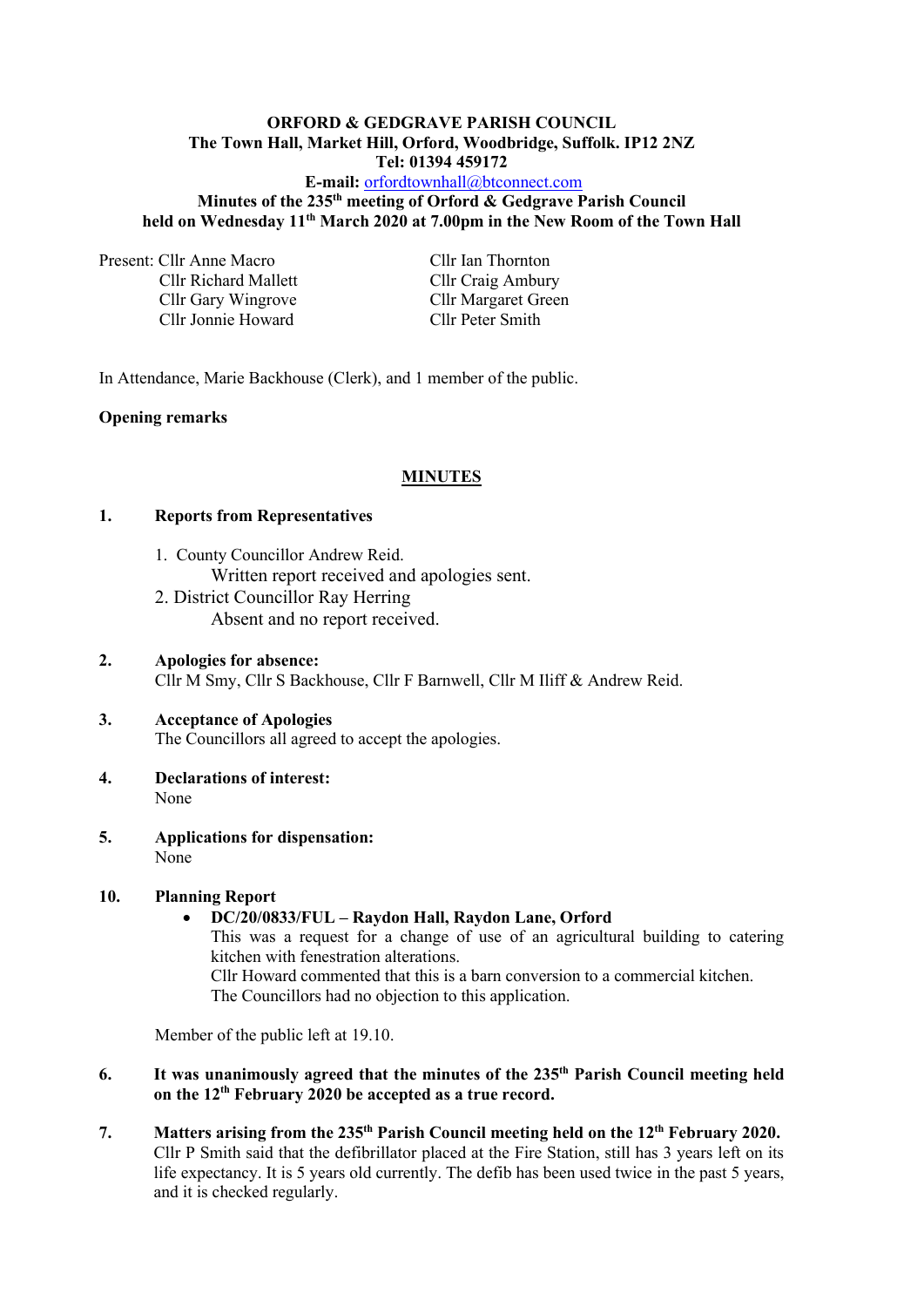Cllr Smith reported that a parishioner had visited a conference on grass verges and had written a report for the PC. Some grass verges are being left to grow, and not being cut on a regular basis. One of the nearest verges to be left is at Snape. The PC needs to identify areas where it would like to have the longer verges. There would be a group of volunteers required to help maintain this area. This project would be supported by SCC. Do the PC wish to move forward with this?

Cllr Howard asked if we could leave an area in Quay Street?

Cllr Thornton suggested that we arrange a visit from a SCC representative, who may identify some suitable areas for growing longer grasses in the village. This may then be brought back to the PC for discussion.

# **Cllr Smith to arrange visit from SCC representative.**

Cllr Macro reported that there is a SALC forum meeting on the  $12<sup>th</sup>$  March at 7pm at the Riverside Centre in Stratford St Andrew, would anyone be able to attend this meeting? Cllr Wingrove offered to attend the SALC meeting.

#### **8. Contributions by members of the public.**

None

#### **9. Finance**

8.1 The Council received, noted and approved the cheques and balances from 1<sup>st</sup> February – 29th February 2019.

#### **10. Planning**

Please see above.

#### **Other notifications:**

Glebe Cottage, Rectory Road, Orford.

A notification was received stating that they are planning to convert an existing garage to become a bedroom with en-suit facilities. In the explanation it stated that ESC had decided it did not require planning permission.

### **11. Parish Council Business: -**

## **(1) Updates.**

Cllr A Macro reported that herself and the Clerk had attended a few meetings; CIL Forum at ESC, this explained what CIL money is and how we as a PC should spend this money, also how it will be reclaimed if it is not spent correctly and in a designated time; the Police meeting which we covered the parking near the school and the dogs. Speedwatch – a representative from Snape Parish Council sent some information regarding speedwatch in Snape and how successful it is. A group of 6 volunteers is required who should be willing to undertake training from the Police. There may also be some equipment available to borrow from the Police.

It was agreed by all to place an article in the Village Voice asking for volunteers.

### **(2) VE Day**

.

Cllr Macro reported that the plans for VE Day were coming along, a resident is going to play some music on the organ for us, we may have the School choir, the History teacher may be organising a display, the Museum are organising some photographs for a display. The commemorative coins have been sorted for each child in the village. There may also be face painting for the children.

### **(3) Suffolk Day/Village Feast**

Cllr Macro reported that the village shop is unable to run the Suffolk Day. Cllr Thornton asked if we could use the area of green near the car park in Quay Street, opposite the Jolly Sailor.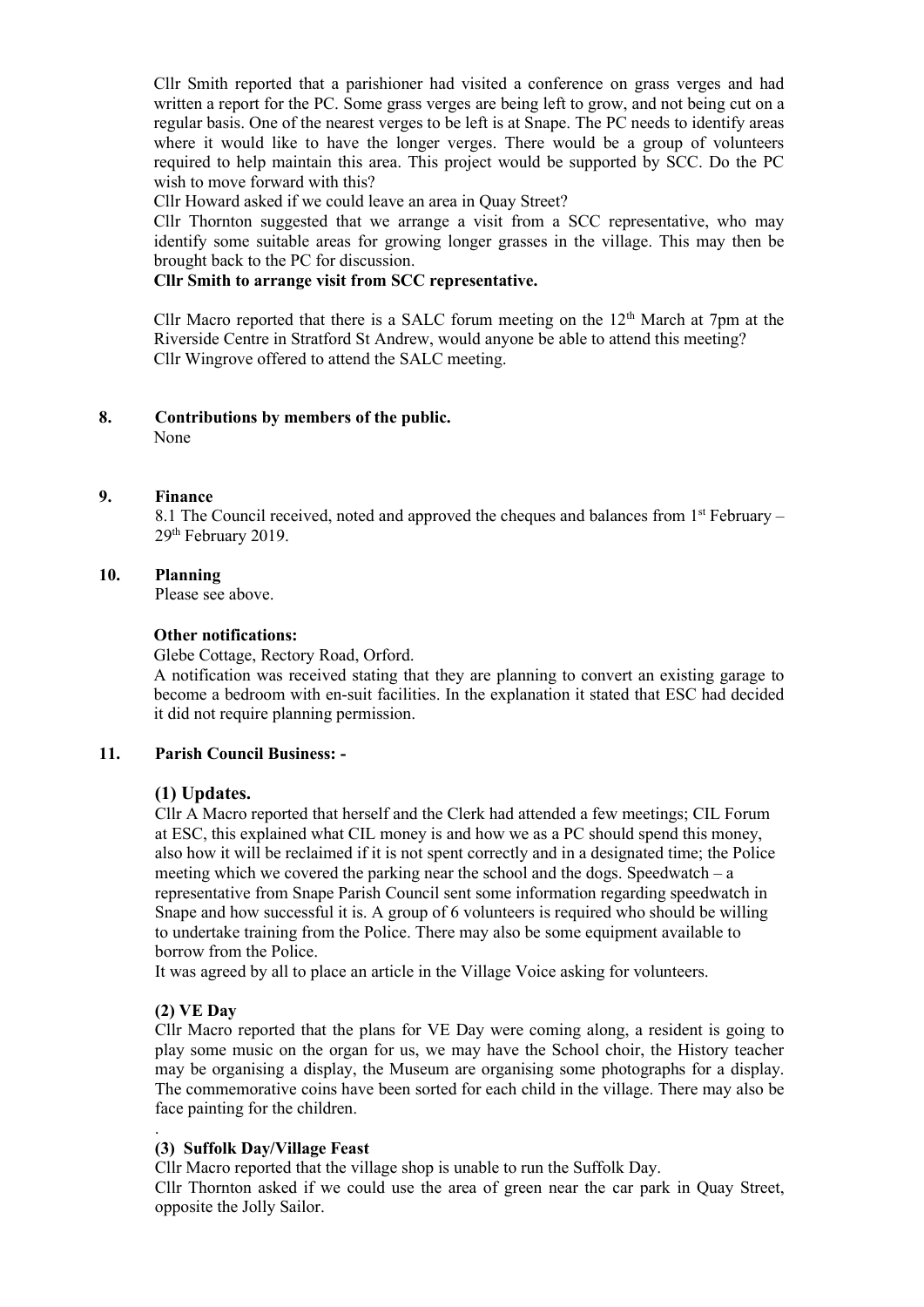Cllr Macro said that area seems quite small.

Cllr Ambury explained that he had a meeting with representatives from the Orford Business Association and he would ask them if they may be interested in organising something.

After some discussion it was agreed that the Parish Council would organise a road closure for the area of Front Street outside the shop.

### **Cllr Ambury to report back to PC re OBA decision.**

### **(4) Pump Area**

Cllr Macro reported that an email had been received from a resident of Pump Street offering to tidy the Pump Area and sow ornamental grasses on the area. Three quotes have been sourced to clear the area and block pave it. At the moment, one quote has been received.

After some discussion it was agreed to use Suffolk red bricks, not block paving in the area of the pump. This item is to carry over to next meeting.

# **Cllr Macro to notify contractors to quote for Suffolk Red Bricks.**

### **(5) Insurance for Emergency Group**

The Clerk reported that it had been suggested the PC adopt the Emergency Group as a working party, then it will be covered by the PC insurance.

Cllr Smith asked what the role of the Emergency Group is, this would need to be clarified before adopting the group.

Cllr Macro said that there are two parts to the Emergency Group, the ATLAS group and the COMFORT group.

It was agreed by all for the Clerk to contact the ESC Emergency Planning Officer for advice.

### **Clerk to contact Emergency Planning Officer.**

### **(6) Recreation Ground Trees**

Cllr Mallett reported that he had been contacted by the Groundsman re the large pine trees at the back of the recreation ground. The farmer is having problems moving his vehicles along the track as the tree branches catch on the equipment.

The Clerk contacted Elite Tree Services who came, looked and quoted for the work.

The quote for the work is £1,074 including VAT.

Cllr Howard proposed that the PC ask Elite to complete the necessary tree work, this was seconded by Cllr Smith and agreed by all.

## **Clerk to contact Elite Tree Services.**

### **(7) Community Action Suffolk**

The Clerk reported that the PC membership to the CAS was needing to be renewed. There is no cost for this.

It was agreed by all the renew the membership to CAS.

**Clerk to organise renewal of membership to CAS.**

### **(8) Moles**

Cllr Macro said that a quote had been received from Norse to visit Orford once a month for 8 months to check on the moles on the village green areas. The cost of this would be £980 plus VAT. It was agreed by all to contact a local Pest Controller to ask for a quote to complete the task of mole control.

**Cllr Howard to contact the local pest control.**

# **12. Correspondence**

# • **Friends Garage**

Cllr Smith commented that he had received an email from the Friends Garage group, who are still receiving lots of support. It has been brought to there attention that there is a Building Act 1984 Section 79 that refers to the untidiness of the site. This could mean that the current owner could be asked to tidy the site up, as this is on the entrance to the village and at the moment looks very untidy.